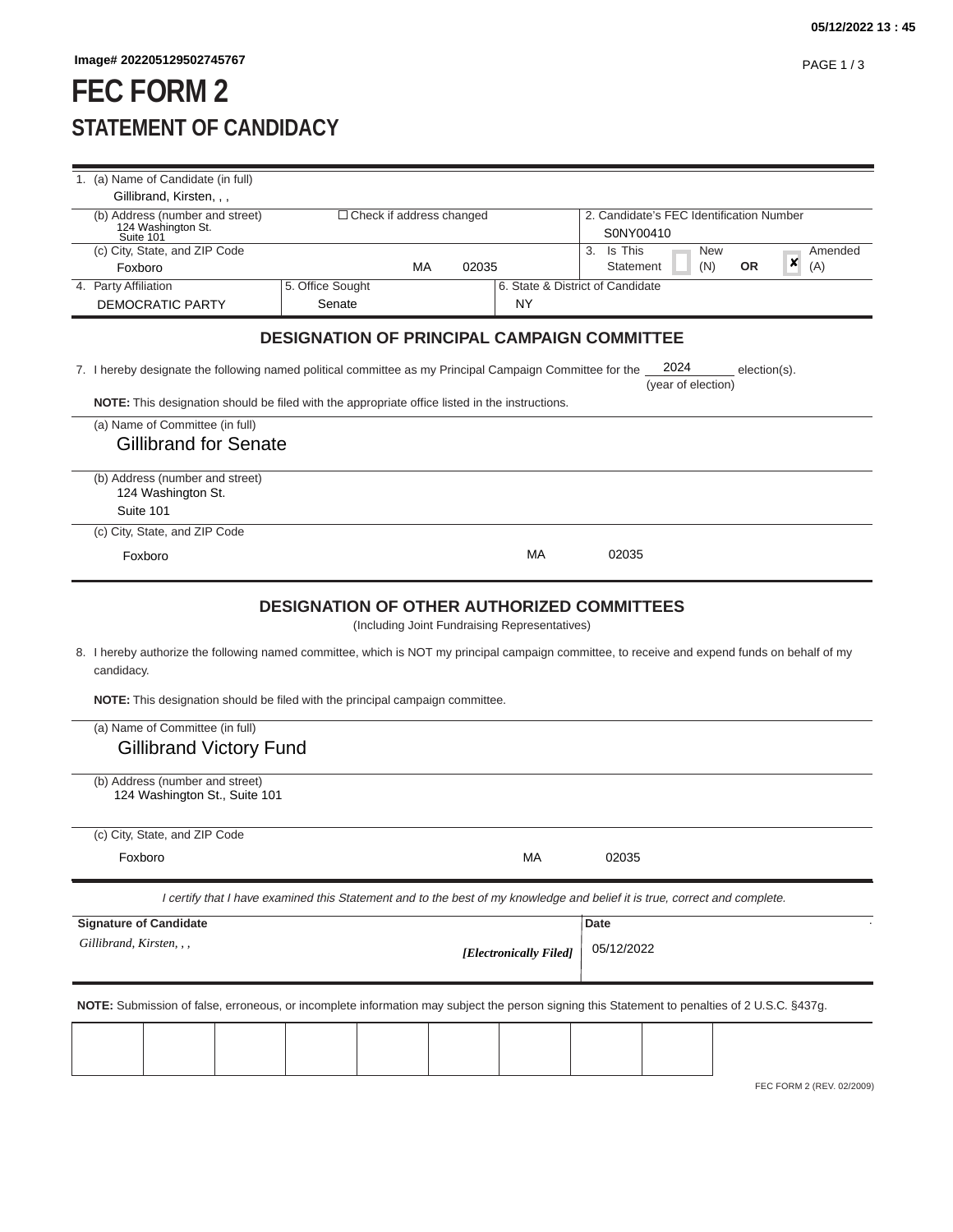FEC **Form 2S** (Revised 02/2017) **of Additional Authorized Committees** Page 2 of 3 **Optional Supplemental Page for Designation**

## **DESIGNATION OF OTHER AUTHORIZED COMMITTEES**

| (a) Name of Committee (in full)                                    |    |       |
|--------------------------------------------------------------------|----|-------|
| <b>Gillibrand Demings Beasley Victory Fund</b>                     |    |       |
| (b) Address (number and street)<br>124 Washington St.<br>Suite 101 |    |       |
| (c) City, State, and ZIP Code<br>Foxboro                           | MA | 02035 |

| FEC Form 2S (Revised 02/2017)                                                                       | of Additional Authorized Committees                                                                                                                                                                                                        | Page $\frac{2}{1}$ of $\frac{3}{1}$ |
|-----------------------------------------------------------------------------------------------------|--------------------------------------------------------------------------------------------------------------------------------------------------------------------------------------------------------------------------------------------|-------------------------------------|
|                                                                                                     | <b>DESIGNATION OF OTHER AUTHORIZED COMMITTEES</b><br>(Including Joint Fundraising Representatives)                                                                                                                                         |                                     |
|                                                                                                     | 8. I hereby authorize the following named committee, which is NOT my principal campaign committee, to receive and expend funds on behalf of my<br>candidacy. NOTE: This designation should be filed with the principal campaign committee. |                                     |
| (a) Name of Committee (in full)                                                                     |                                                                                                                                                                                                                                            |                                     |
| <b>Gillibrand Demings Beasley Victory Fund</b>                                                      |                                                                                                                                                                                                                                            |                                     |
| (b) Address (number and street)<br>124 Washington St.<br>Suite 101                                  |                                                                                                                                                                                                                                            |                                     |
| (c) City, State, and ZIP Code                                                                       |                                                                                                                                                                                                                                            |                                     |
| Foxboro                                                                                             | 02035<br>МA                                                                                                                                                                                                                                |                                     |
| (a) Name of Committee (in full)<br><b>Gillibrand Kelly Victory Fund</b>                             | 8. I hereby authorize the following named committee, which is NOT my principal campaign committee, to receive and expend funds on behalf of my<br>candidacy. NOTE: This designation should be filed with the principal campaign committee. |                                     |
| (b) Address (number and street)<br>124 Washington St.<br>Suite 101<br>(c) City, State, and ZIP Code |                                                                                                                                                                                                                                            |                                     |
| Foxboro                                                                                             | 02035<br>MA                                                                                                                                                                                                                                |                                     |
| (a) Name of Committee (in full)<br><b>Booker Gillibrand Victory Fund</b>                            | 8. I hereby authorize the following named committee, which is NOT my principal campaign committee, to receive and expend funds on behalf of my<br>candidacy. NOTE: This designation should be filed with the principal campaign committee. |                                     |
|                                                                                                     |                                                                                                                                                                                                                                            |                                     |
| (b) Address (number and street)<br>600 Pennsylvania Ave, SE                                         |                                                                                                                                                                                                                                            |                                     |
| Suite 15180                                                                                         |                                                                                                                                                                                                                                            |                                     |
| (c) City, State, and ZIP Code                                                                       |                                                                                                                                                                                                                                            |                                     |
| Washington                                                                                          | DC<br>20003                                                                                                                                                                                                                                |                                     |
| (a) Name of Committee (in full)<br><b>Financial Innovation Victory Committee</b>                    | 8. I hereby authorize the following named committee, which is NOT my principal campaign committee, to receive and expend funds on behalf of my<br>candidacy. NOTE: This designation should be filed with the principal campaign committee. |                                     |
| (b) Address (number and street)<br>502 Monroe Street                                                |                                                                                                                                                                                                                                            |                                     |
| (c) City, State, and ZIP Code                                                                       |                                                                                                                                                                                                                                            |                                     |
| Newport                                                                                             | KY<br>41071                                                                                                                                                                                                                                |                                     |

| (a) Name of Committee (in full)       |    |       |  |
|---------------------------------------|----|-------|--|
| <b>Booker Gillibrand Victory Fund</b> |    |       |  |
| (b) Address (number and street)       |    |       |  |
| 600 Pennsylvania Ave, SE              |    |       |  |
| Suite 15180                           |    |       |  |
| (c) City, State, and ZIP Code         |    |       |  |
| Washington                            | DC | 20003 |  |
|                                       |    |       |  |

| (a) Name of Committee (in full)                      |    |       |  |  |  |  |  |
|------------------------------------------------------|----|-------|--|--|--|--|--|
| <b>Financial Innovation Victory Committee</b>        |    |       |  |  |  |  |  |
| (b) Address (number and street)<br>502 Monroe Street |    |       |  |  |  |  |  |
| (c) City, State, and ZIP Code                        |    |       |  |  |  |  |  |
| Newport                                              | KY | 41071 |  |  |  |  |  |